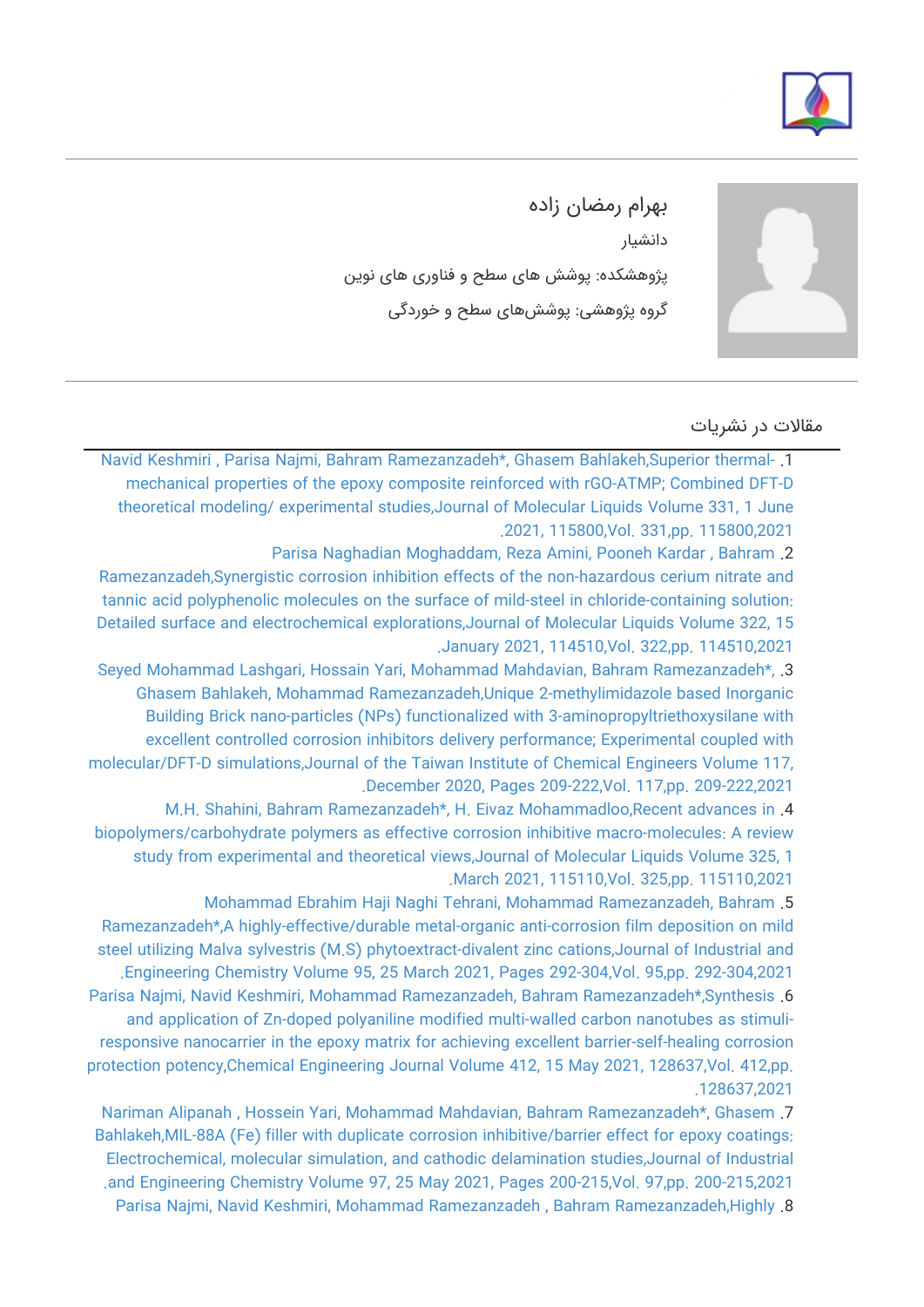[improving the mechanical-responses/thermal-stability of the epoxy nano-composite using novel](https://faculty.icrc.ac.ir/bahram-ramezanzadeh/fa/articlesInPublications/902/highly-improving-the-mechanical-responses-thermal-stability-of-the-epoxy-nano-composite-using-novel-highly-oxidized-multi-walled-carbon-nanotubes-omwcnt-functionalized-by-zinc-doped-polyaniline-pani-nanofibers) [highly-oxidized multi-walled carbon nanotubes \(OMWCNT\) functionalized by Zinc-doped](https://faculty.icrc.ac.ir/bahram-ramezanzadeh/fa/articlesInPublications/902/highly-improving-the-mechanical-responses-thermal-stability-of-the-epoxy-nano-composite-using-novel-highly-oxidized-multi-walled-carbon-nanotubes-omwcnt-functionalized-by-zinc-doped-polyaniline-pani-nanofibers) [Polyaniline \(PANI\) nanofibers,Journal of the Taiwan Institute of Chemical Engineers Volume 119,](https://faculty.icrc.ac.ir/bahram-ramezanzadeh/fa/articlesInPublications/902/highly-improving-the-mechanical-responses-thermal-stability-of-the-epoxy-nano-composite-using-novel-highly-oxidized-multi-walled-carbon-nanotubes-omwcnt-functionalized-by-zinc-doped-polyaniline-pani-nanofibers) [.February 2021, Pages 245-258,Vol. 119,pp. 245-258,2021](https://faculty.icrc.ac.ir/bahram-ramezanzadeh/fa/articlesInPublications/902/highly-improving-the-mechanical-responses-thermal-stability-of-the-epoxy-nano-composite-using-novel-highly-oxidized-multi-walled-carbon-nanotubes-omwcnt-functionalized-by-zinc-doped-polyaniline-pani-nanofibers)

[Parisa Najmi, Navid Keshmiri, Mohammad Ramezanzadeh , Bahram Ramezanzadeh,Highly](https://faculty.icrc.ac.ir/bahram-ramezanzadeh/fa/articlesInPublications/903/highly-improving-the-mechanical-responses-thermal-stability-of-the-epoxy-nano-composite-using-novel-highly-oxidized-multi-walled-carbon-nanotubes-omwcnt-functionalized-by-zinc-doped-polyaniline-pani-nanofibers) .9 [improving the mechanical-responses/thermal-stability of the epoxy nano-composite using novel](https://faculty.icrc.ac.ir/bahram-ramezanzadeh/fa/articlesInPublications/903/highly-improving-the-mechanical-responses-thermal-stability-of-the-epoxy-nano-composite-using-novel-highly-oxidized-multi-walled-carbon-nanotubes-omwcnt-functionalized-by-zinc-doped-polyaniline-pani-nanofibers) [highly-oxidized multi-walled carbon nanotubes \(OMWCNT\) functionalized by Zinc-doped](https://faculty.icrc.ac.ir/bahram-ramezanzadeh/fa/articlesInPublications/903/highly-improving-the-mechanical-responses-thermal-stability-of-the-epoxy-nano-composite-using-novel-highly-oxidized-multi-walled-carbon-nanotubes-omwcnt-functionalized-by-zinc-doped-polyaniline-pani-nanofibers) [Polyaniline \(PANI\) nanofibers,Journal of the Taiwan Institute of Chemical Engineers Volume 119,](https://faculty.icrc.ac.ir/bahram-ramezanzadeh/fa/articlesInPublications/903/highly-improving-the-mechanical-responses-thermal-stability-of-the-epoxy-nano-composite-using-novel-highly-oxidized-multi-walled-carbon-nanotubes-omwcnt-functionalized-by-zinc-doped-polyaniline-pani-nanofibers) [.February 2021, Pages 245-258,Vol. 119,pp. 245-258,2021](https://faculty.icrc.ac.ir/bahram-ramezanzadeh/fa/articlesInPublications/903/highly-improving-the-mechanical-responses-thermal-stability-of-the-epoxy-nano-composite-using-novel-highly-oxidized-multi-walled-carbon-nanotubes-omwcnt-functionalized-by-zinc-doped-polyaniline-pani-nanofibers)

[Ali Hosseinpour, Majid Rezaei Abadchi, Majid Mirzaee, Fatemeh Ahmadi Tabar, Bahram](https://faculty.icrc.ac.ir/bahram-ramezanzadeh/fa/articlesInPublications/904/recent-advances-and-future-perspectives-for-carbon-nanostructures-reinforced-organic-coating-for-anti-corrosion-application) .10 [Ramezanzadeh,Recent advances and future perspectives for carbon nanostructures reinforced](https://faculty.icrc.ac.ir/bahram-ramezanzadeh/fa/articlesInPublications/904/recent-advances-and-future-perspectives-for-carbon-nanostructures-reinforced-organic-coating-for-anti-corrosion-application) [organic coating for anti-corrosion application,Surfaces and Interfaces Volume 23, April 2021,](https://faculty.icrc.ac.ir/bahram-ramezanzadeh/fa/articlesInPublications/904/recent-advances-and-future-perspectives-for-carbon-nanostructures-reinforced-organic-coating-for-anti-corrosion-application) [.100994,Vol. 23,pp. 100994,2021](https://faculty.icrc.ac.ir/bahram-ramezanzadeh/fa/articlesInPublications/904/recent-advances-and-future-perspectives-for-carbon-nanostructures-reinforced-organic-coating-for-anti-corrosion-application)

[M.H. Shahini, Mohammad Ramezanzadeh, Bahram Ramezanzadeh\\*, Ghasem Bahlakeh,The](https://faculty.icrc.ac.ir/bahram-ramezanzadeh/fa/articlesInPublications/905/the-role-of-ethanolic-extract-of-stachys-byzantina-s-leaves-for-effective-decreasing-the-mild-steel-ms-degradation-in-the-acidic-solution-coupled-theoretical-experimental-assessments) .11 [role of ethanolic extract of Stachys byzantina's leaves for effective decreasing the mild-steel](https://faculty.icrc.ac.ir/bahram-ramezanzadeh/fa/articlesInPublications/905/the-role-of-ethanolic-extract-of-stachys-byzantina-s-leaves-for-effective-decreasing-the-mild-steel-ms-degradation-in-the-acidic-solution-coupled-theoretical-experimental-assessments) [\(MS\) degradation in the acidic solution; coupled theoretical/experimental assessments,Journal](https://faculty.icrc.ac.ir/bahram-ramezanzadeh/fa/articlesInPublications/905/the-role-of-ethanolic-extract-of-stachys-byzantina-s-leaves-for-effective-decreasing-the-mild-steel-ms-degradation-in-the-acidic-solution-coupled-theoretical-experimental-assessments) [.of Molecular Liquids Volume 329, 1 May 2021, 115571,Vol. 329,pp. 115571,2021](https://faculty.icrc.ac.ir/bahram-ramezanzadeh/fa/articlesInPublications/905/the-role-of-ethanolic-extract-of-stachys-byzantina-s-leaves-for-effective-decreasing-the-mild-steel-ms-degradation-in-the-acidic-solution-coupled-theoretical-experimental-assessments)

[Mohammad Ebrahim Haji Naghi Tehrani, Pantea Ghahremani, Mohammad Ramezanzadeh,](https://faculty.icrc.ac.ir/bahram-ramezanzadeh/fa/articlesInPublications/906/theoretical-and-experimental-assessment-of-a-green-corrosion-inhibitor-extracted-from-malva-sylvestris) .12 [Ghasem Bahlakeh, Bahram Ramezanzadeh\\*,Theoretical and experimental assessment of a green](https://faculty.icrc.ac.ir/bahram-ramezanzadeh/fa/articlesInPublications/906/theoretical-and-experimental-assessment-of-a-green-corrosion-inhibitor-extracted-from-malva-sylvestris) [corrosion inhibitor extracted from Malva sylvestris,Journal of Environmental Chemical](https://faculty.icrc.ac.ir/bahram-ramezanzadeh/fa/articlesInPublications/906/theoretical-and-experimental-assessment-of-a-green-corrosion-inhibitor-extracted-from-malva-sylvestris) [.Engineering Volume 9, Issue 3, June 2021, 105256,Vol. 9,pp. 105256,2021](https://faculty.icrc.ac.ir/bahram-ramezanzadeh/fa/articlesInPublications/906/theoretical-and-experimental-assessment-of-a-green-corrosion-inhibitor-extracted-from-malva-sylvestris)

[Amir Hossein Mostafatabar, Ghasem Bahlakeh, Bahram Ramezanzadeh, Ali Dehghani,](https://faculty.icrc.ac.ir/bahram-ramezanzadeh/fa/articlesInPublications/907/a-comprehensive-electronic-scale-dft-modeling-atomic-level-mc-md-simulation-and-electrochemical-surface-exploration-of-active-nature-inspired-phytochemicals-based-on-heracleum-persicum-seeds-phytoextract-for-effective-retardation-of-the-acidic-induced-c) .13 [Mohammad Ramezanzadeh,A comprehensive electronic-scale DFT modeling, atomic-level](https://faculty.icrc.ac.ir/bahram-ramezanzadeh/fa/articlesInPublications/907/a-comprehensive-electronic-scale-dft-modeling-atomic-level-mc-md-simulation-and-electrochemical-surface-exploration-of-active-nature-inspired-phytochemicals-based-on-heracleum-persicum-seeds-phytoextract-for-effective-retardation-of-the-acidic-induced-c) [MC/MD simulation, and electrochemical/surface exploration of active nature-inspired](https://faculty.icrc.ac.ir/bahram-ramezanzadeh/fa/articlesInPublications/907/a-comprehensive-electronic-scale-dft-modeling-atomic-level-mc-md-simulation-and-electrochemical-surface-exploration-of-active-nature-inspired-phytochemicals-based-on-heracleum-persicum-seeds-phytoextract-for-effective-retardation-of-the-acidic-induced-c) [phytochemicals based on Heracleum persicum seeds phytoextract for effective retardation of](https://faculty.icrc.ac.ir/bahram-ramezanzadeh/fa/articlesInPublications/907/a-comprehensive-electronic-scale-dft-modeling-atomic-level-mc-md-simulation-and-electrochemical-surface-exploration-of-active-nature-inspired-phytochemicals-based-on-heracleum-persicum-seeds-phytoextract-for-effective-retardation-of-the-acidic-induced-c) [the acidic-induced c,Journal of Molecular Liquids Volume 331, 1 June 2021, 115764,Vol. 331,pp.](https://faculty.icrc.ac.ir/bahram-ramezanzadeh/fa/articlesInPublications/907/a-comprehensive-electronic-scale-dft-modeling-atomic-level-mc-md-simulation-and-electrochemical-surface-exploration-of-active-nature-inspired-phytochemicals-based-on-heracleum-persicum-seeds-phytoextract-for-effective-retardation-of-the-acidic-induced-c) [.115764,2021](https://faculty.icrc.ac.ir/bahram-ramezanzadeh/fa/articlesInPublications/907/a-comprehensive-electronic-scale-dft-modeling-atomic-level-mc-md-simulation-and-electrochemical-surface-exploration-of-active-nature-inspired-phytochemicals-based-on-heracleum-persicum-seeds-phytoextract-for-effective-retardation-of-the-acidic-induced-c)

[Seyed Mohammad Lashgari , Hossain Yari, Mohammad Mahdavian, Bahram Ramezanzadeh\\*,](https://faculty.icrc.ac.ir/bahram-ramezanzadeh/fa/articlesInPublications/895/application-of-nanoporous-cobalt-based-zif-67-metal-organic-framework-mof-for-construction-of-an-epoxy-composite-coating-with-superior-anti-corrosion-properties) .14 [Ghasem Bahlakeh, Mohammad Ramezanzadeh,Application of nanoporous cobalt-based ZIF-67](https://faculty.icrc.ac.ir/bahram-ramezanzadeh/fa/articlesInPublications/895/application-of-nanoporous-cobalt-based-zif-67-metal-organic-framework-mof-for-construction-of-an-epoxy-composite-coating-with-superior-anti-corrosion-properties) [metal-organic framework \(MOF\) for construction of an epoxy-composite coating with superior](https://faculty.icrc.ac.ir/bahram-ramezanzadeh/fa/articlesInPublications/895/application-of-nanoporous-cobalt-based-zif-67-metal-organic-framework-mof-for-construction-of-an-epoxy-composite-coating-with-superior-anti-corrosion-properties) [anti-corrosion properties,Corrosion Science Volume 178, January 2021, 109099,Vol. 178,pp.](https://faculty.icrc.ac.ir/bahram-ramezanzadeh/fa/articlesInPublications/895/application-of-nanoporous-cobalt-based-zif-67-metal-organic-framework-mof-for-construction-of-an-epoxy-composite-coating-with-superior-anti-corrosion-properties) [.109099,2021](https://faculty.icrc.ac.ir/bahram-ramezanzadeh/fa/articlesInPublications/895/application-of-nanoporous-cobalt-based-zif-67-metal-organic-framework-mof-for-construction-of-an-epoxy-composite-coating-with-superior-anti-corrosion-properties)

[M.H. Shahini, Mohammad Ramezanzadeh, Ghasem Bahlakeh, Bahram](https://faculty.icrc.ac.ir/bahram-ramezanzadeh/fa/articlesInPublications/909/superior-inhibition-action-of-the-mish-gush-mg-leaves-extract-toward-mild-steel-corrosion-in-hcl-solution-theoretical-and-electrochemical-studies) .15

[Ramezanzadeh\\*,Superior inhibition action of the Mish Gush \(MG\) leaves extract toward mild](https://faculty.icrc.ac.ir/bahram-ramezanzadeh/fa/articlesInPublications/909/superior-inhibition-action-of-the-mish-gush-mg-leaves-extract-toward-mild-steel-corrosion-in-hcl-solution-theoretical-and-electrochemical-studies) [steel corrosion in HCl solution: Theoretical and electrochemical studies,Journal of Molecular](https://faculty.icrc.ac.ir/bahram-ramezanzadeh/fa/articlesInPublications/909/superior-inhibition-action-of-the-mish-gush-mg-leaves-extract-toward-mild-steel-corrosion-in-hcl-solution-theoretical-and-electrochemical-studies) [.Liquids Volume 332, 15 June 2021, 115876,Vol. 332,pp. 115876,2021](https://faculty.icrc.ac.ir/bahram-ramezanzadeh/fa/articlesInPublications/909/superior-inhibition-action-of-the-mish-gush-mg-leaves-extract-toward-mild-steel-corrosion-in-hcl-solution-theoretical-and-electrochemical-studies)

[Mohammad Ebrahim Haji Naghi Tehrani, Mohammad Ramezanzadeh, Bahram](https://faculty.icrc.ac.ir/bahram-ramezanzadeh/fa/articlesInPublications/910/highly-effective-durable-method-of-mild-steel-corrosion-mitigation-in-the-chloride-based-solution-via-fabrication-of-hybrid-metal-organic-film-mof-generated-between-the-active-trachyspermum-ammi-bio-molecules-divalent-zinc-cations) .16 [Ramezanzadeh\\*,Highly-effective/durable method of mild-steel corrosion mitigation in the](https://faculty.icrc.ac.ir/bahram-ramezanzadeh/fa/articlesInPublications/910/highly-effective-durable-method-of-mild-steel-corrosion-mitigation-in-the-chloride-based-solution-via-fabrication-of-hybrid-metal-organic-film-mof-generated-between-the-active-trachyspermum-ammi-bio-molecules-divalent-zinc-cations) [chloride-based solution via fabrication of hybrid metal-organic film \(MOF\) generated between the](https://faculty.icrc.ac.ir/bahram-ramezanzadeh/fa/articlesInPublications/910/highly-effective-durable-method-of-mild-steel-corrosion-mitigation-in-the-chloride-based-solution-via-fabrication-of-hybrid-metal-organic-film-mof-generated-between-the-active-trachyspermum-ammi-bio-molecules-divalent-zinc-cations) [active Trachyspermum Ammi bio-molecules-divalent zinc cations,Corrosion Science Volume 184,](https://faculty.icrc.ac.ir/bahram-ramezanzadeh/fa/articlesInPublications/910/highly-effective-durable-method-of-mild-steel-corrosion-mitigation-in-the-chloride-based-solution-via-fabrication-of-hybrid-metal-organic-film-mof-generated-between-the-active-trachyspermum-ammi-bio-molecules-divalent-zinc-cations) [.15 May 2021, 109383,Vol. 184,pp. 109383,2021](https://faculty.icrc.ac.ir/bahram-ramezanzadeh/fa/articlesInPublications/910/highly-effective-durable-method-of-mild-steel-corrosion-mitigation-in-the-chloride-based-solution-via-fabrication-of-hybrid-metal-organic-film-mof-generated-between-the-active-trachyspermum-ammi-bio-molecules-divalent-zinc-cations)

[Seyed Mohammad Lashgari, Ghasem Bahlakeh, Bahram Ramezanzadeh\\*,Detailed theoretical](https://faculty.icrc.ac.ir/bahram-ramezanzadeh/fa/articlesInPublications/911/detailed-theoretical-dft-computation-molecular-simulation-and-electrochemical-explorations-of-thymus-vulgaris-leave-extract-for-effective-mild-steel-corrosion-retardation-in-hcl-solution) .17 [DFT computation/molecular simulation and electrochemical explorations of Thymus vulgaris](https://faculty.icrc.ac.ir/bahram-ramezanzadeh/fa/articlesInPublications/911/detailed-theoretical-dft-computation-molecular-simulation-and-electrochemical-explorations-of-thymus-vulgaris-leave-extract-for-effective-mild-steel-corrosion-retardation-in-hcl-solution) [leave extract for effective mild-steel corrosion retardation in HCl solution,Journal of Molecular](https://faculty.icrc.ac.ir/bahram-ramezanzadeh/fa/articlesInPublications/911/detailed-theoretical-dft-computation-molecular-simulation-and-electrochemical-explorations-of-thymus-vulgaris-leave-extract-for-effective-mild-steel-corrosion-retardation-in-hcl-solution) [.Liquids Volume 335, 1 August 2021, 115897,Vol. 335,pp. 115897,2021](https://faculty.icrc.ac.ir/bahram-ramezanzadeh/fa/articlesInPublications/911/detailed-theoretical-dft-computation-molecular-simulation-and-electrochemical-explorations-of-thymus-vulgaris-leave-extract-for-effective-mild-steel-corrosion-retardation-in-hcl-solution)

[Ali Dehghani, Ghasem Bahlakeh, Bahram Ramezanzadeh\\*, Amir Hossein Jafari](https://faculty.icrc.ac.ir/bahram-ramezanzadeh/fa/articlesInPublications/912/cyclodextrin-based-nano-carrier-for-intelligent-delivery-of-dopamine-in-a-self-healable-anti-corrosion-coating) .18 [Mofidabadi,Cyclodextrin-based nano-carrier for intelligent delivery of dopamine in a self-healable](https://faculty.icrc.ac.ir/bahram-ramezanzadeh/fa/articlesInPublications/912/cyclodextrin-based-nano-carrier-for-intelligent-delivery-of-dopamine-in-a-self-healable-anti-corrosion-coating) [anti-corrosion coating,Journal of Environmental Chemical Engineering Volume 9, Issue 4, August](https://faculty.icrc.ac.ir/bahram-ramezanzadeh/fa/articlesInPublications/912/cyclodextrin-based-nano-carrier-for-intelligent-delivery-of-dopamine-in-a-self-healable-anti-corrosion-coating) [.2021, 105457,Vol. 9,pp. 105457,2021](https://faculty.icrc.ac.ir/bahram-ramezanzadeh/fa/articlesInPublications/912/cyclodextrin-based-nano-carrier-for-intelligent-delivery-of-dopamine-in-a-self-healable-anti-corrosion-coating)

[Ali Dehghani, Ghasem Bahlakeh, Bahram Ramezanzadeh\\*, Amir Hossein Jafari](https://faculty.icrc.ac.ir/bahram-ramezanzadeh/fa/articlesInPublications/913/improvement-of-the-anti-corrosion-ability-of-a-silane-film-with-cyclodextrin-based-nanocontainer-loaded-with-l-histidine-coupled-experimental-and-simulations-studies) .19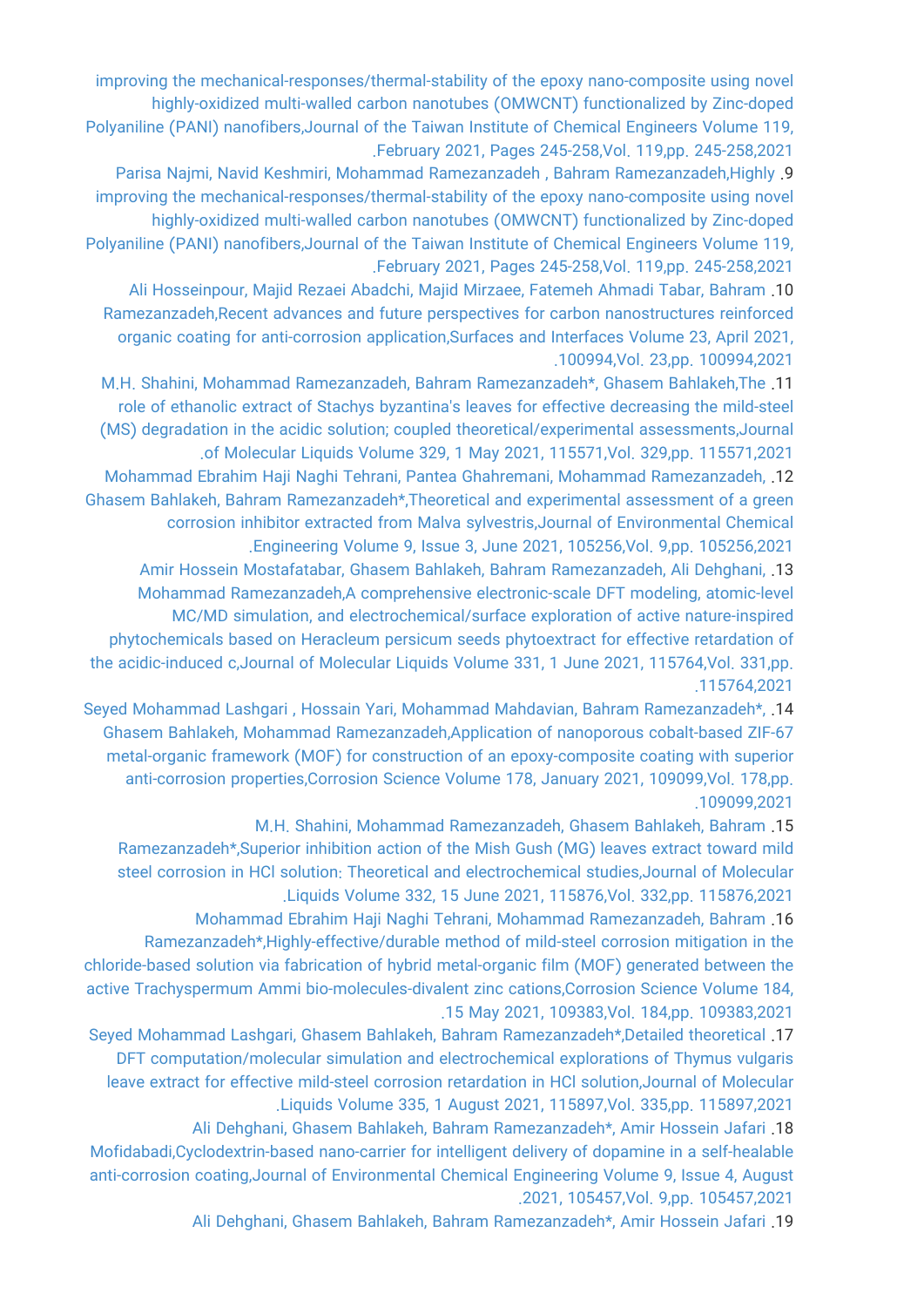Mofidabadi,Improvement of the anti-corrosion ability of a silane film with <sub>R</sub>-cyclodextrin-based [nanocontainer loaded with L-histidine: Coupled experimental and simulations studies,Progress in](https://faculty.icrc.ac.ir/bahram-ramezanzadeh/fa/articlesInPublications/913/improvement-of-the-anti-corrosion-ability-of-a-silane-film-with-cyclodextrin-based-nanocontainer-loaded-with-l-histidine-coupled-experimental-and-simulations-studies) [.Organic Coatings Volume 157, August 2021, 106288,Vol. 157,pp. 106288,2021](https://faculty.icrc.ac.ir/bahram-ramezanzadeh/fa/articlesInPublications/913/improvement-of-the-anti-corrosion-ability-of-a-silane-film-with-cyclodextrin-based-nanocontainer-loaded-with-l-histidine-coupled-experimental-and-simulations-studies) [Amir Hossein Mostafatabar , Ghasem Bahlakeh, Mohammad Ramezanzadeh, Bahram](https://faculty.icrc.ac.ir/bahram-ramezanzadeh/fa/articlesInPublications/914/eco-friendly-protocol-for-zinc-doped-amorphous-carbon-based-film-construction-over-steel-surface-using-nature-inspired-phytochemicals-coupled-experimental-and-classical-atomic-molecular-and-electronic-level-theoretical-explorations) .20 [Ramezanzadeh\\*,Eco-friendly protocol for zinc-doped amorphous carbon-based film construction](https://faculty.icrc.ac.ir/bahram-ramezanzadeh/fa/articlesInPublications/914/eco-friendly-protocol-for-zinc-doped-amorphous-carbon-based-film-construction-over-steel-surface-using-nature-inspired-phytochemicals-coupled-experimental-and-classical-atomic-molecular-and-electronic-level-theoretical-explorations) [over steel surface using nature-inspired phytochemicals: Coupled experimental and classical](https://faculty.icrc.ac.ir/bahram-ramezanzadeh/fa/articlesInPublications/914/eco-friendly-protocol-for-zinc-doped-amorphous-carbon-based-film-construction-over-steel-surface-using-nature-inspired-phytochemicals-coupled-experimental-and-classical-atomic-molecular-and-electronic-level-theoretical-explorations) [atomic/molecular and electronic-level theoretical explorations,Journal of Environmental](https://faculty.icrc.ac.ir/bahram-ramezanzadeh/fa/articlesInPublications/914/eco-friendly-protocol-for-zinc-doped-amorphous-carbon-based-film-construction-over-steel-surface-using-nature-inspired-phytochemicals-coupled-experimental-and-classical-atomic-molecular-and-electronic-level-theoretical-explorations) [.Chemical Engineering Volume 9, Issue 4, August 2021, 105487,Vol. 9,pp. 105487,2021](https://faculty.icrc.ac.ir/bahram-ramezanzadeh/fa/articlesInPublications/914/eco-friendly-protocol-for-zinc-doped-amorphous-carbon-based-film-construction-over-steel-surface-using-nature-inspired-phytochemicals-coupled-experimental-and-classical-atomic-molecular-and-electronic-level-theoretical-explorations) [A.R. Shahmoradi, M. Ranjbarghanei, A.A. Javidparvar, L. Guo d,e, E. Berdimurodov , Bahram](https://faculty.icrc.ac.ir/bahram-ramezanzadeh/fa/articlesInPublications/915/theoretical-and-surface-electrochemical-investigations-of-walnut-fruit-green-husk-extract-as-effective-inhibitor-for-mild-steel-corrosion-in-1m-hcl-electrolyte) .21 [Ramezanzadeh\\*,Theoretical and surface/electrochemical investigations of walnut fruit green](https://faculty.icrc.ac.ir/bahram-ramezanzadeh/fa/articlesInPublications/915/theoretical-and-surface-electrochemical-investigations-of-walnut-fruit-green-husk-extract-as-effective-inhibitor-for-mild-steel-corrosion-in-1m-hcl-electrolyte) [husk extract as effective inhibitor for mild-steel corrosion in 1M HCl electrolyte,Journal of](https://faculty.icrc.ac.ir/bahram-ramezanzadeh/fa/articlesInPublications/915/theoretical-and-surface-electrochemical-investigations-of-walnut-fruit-green-husk-extract-as-effective-inhibitor-for-mild-steel-corrosion-in-1m-hcl-electrolyte) [.Molecular Liquids Volume 338, 15 September 2021, 116550,Vol. 338,pp. 116550,2021](https://faculty.icrc.ac.ir/bahram-ramezanzadeh/fa/articlesInPublications/915/theoretical-and-surface-electrochemical-investigations-of-walnut-fruit-green-husk-extract-as-effective-inhibitor-for-mild-steel-corrosion-in-1m-hcl-electrolyte) [Asma Moradi , Zahra Ranjbar, Lei Guo, Sirous Javadpour, Bahram Ramezanzadeh\\*,Molecular](https://faculty.icrc.ac.ir/bahram-ramezanzadeh/fa/articlesInPublications/916/molecular-dynamic-md-simulation-and-electrochemical-assessments-of-the-satureja-hortensis-extract-for-the-construction-of-effective-zinc-based-protective-film-on-carbon-steel) .22 [dynamic \(MD\) simulation and electrochemical assessments of the Satureja Hortensis extract for](https://faculty.icrc.ac.ir/bahram-ramezanzadeh/fa/articlesInPublications/916/molecular-dynamic-md-simulation-and-electrochemical-assessments-of-the-satureja-hortensis-extract-for-the-construction-of-effective-zinc-based-protective-film-on-carbon-steel) [the construction of effective zinc-based protective film on carbon steel,Journal of Molecular](https://faculty.icrc.ac.ir/bahram-ramezanzadeh/fa/articlesInPublications/916/molecular-dynamic-md-simulation-and-electrochemical-assessments-of-the-satureja-hortensis-extract-for-the-construction-of-effective-zinc-based-protective-film-on-carbon-steel) [.Liquids Volume 338, 15 September 2021, 116606,Vol. 338,pp. 116606,2021](https://faculty.icrc.ac.ir/bahram-ramezanzadeh/fa/articlesInPublications/916/molecular-dynamic-md-simulation-and-electrochemical-assessments-of-the-satureja-hortensis-extract-for-the-construction-of-effective-zinc-based-protective-film-on-carbon-steel) [M.H. Shahini, Maryam Mousavi, Amir Masoud Arabi, Mohammad Mahdavian, Bahram](https://faculty.icrc.ac.ir/bahram-ramezanzadeh/fa/articlesInPublications/917/ce-oxide-quantum-dots-decorated-graphene-oxide-ceo-qds-go-nano-platforms-synthesis-and-application-in-epoxy-matrix-for-efficient-anti-corrosion-ability) .23 [Ramezanzadeh,Ce-oxide quantum dots decorated graphene oxide \(CeO-QDs-GO\) nano-platforms](https://faculty.icrc.ac.ir/bahram-ramezanzadeh/fa/articlesInPublications/917/ce-oxide-quantum-dots-decorated-graphene-oxide-ceo-qds-go-nano-platforms-synthesis-and-application-in-epoxy-matrix-for-efficient-anti-corrosion-ability) [synthesis and application in epoxy matrix for efficient anti-corrosion ability,Journal of Industrial](https://faculty.icrc.ac.ir/bahram-ramezanzadeh/fa/articlesInPublications/917/ce-oxide-quantum-dots-decorated-graphene-oxide-ceo-qds-go-nano-platforms-synthesis-and-application-in-epoxy-matrix-for-efficient-anti-corrosion-ability) [and Engineering Chemistry Volume 101, 25 September 2021, Pages 51-65,Vol. 101,pp.](https://faculty.icrc.ac.ir/bahram-ramezanzadeh/fa/articlesInPublications/917/ce-oxide-quantum-dots-decorated-graphene-oxide-ceo-qds-go-nano-platforms-synthesis-and-application-in-epoxy-matrix-for-efficient-anti-corrosion-ability) [.51-65,2021](https://faculty.icrc.ac.ir/bahram-ramezanzadeh/fa/articlesInPublications/917/ce-oxide-quantum-dots-decorated-graphene-oxide-ceo-qds-go-nano-platforms-synthesis-and-application-in-epoxy-matrix-for-efficient-anti-corrosion-ability)

[M.H. Shahini , N. Taheri , H. Eivaz Mohammadloo, Bahram Ramezanzadeh,A comprehensive](https://faculty.icrc.ac.ir/bahram-ramezanzadeh/fa/articlesInPublications/918/a-comprehensive-overview-of-nano-and-micro-carriers-aiming-at-curtailing-corrosion-progression-journal-of-the-taiwan-institute-of-chemical-engineers) .24 [overview of nano and micro carriers aiming at curtailing corrosion progression Journal of the](https://faculty.icrc.ac.ir/bahram-ramezanzadeh/fa/articlesInPublications/918/a-comprehensive-overview-of-nano-and-micro-carriers-aiming-at-curtailing-corrosion-progression-journal-of-the-taiwan-institute-of-chemical-engineers) [Taiwan Institute of Chemical Engineers,Journal of the Taiwan Institute of Chemical Engineers](https://faculty.icrc.ac.ir/bahram-ramezanzadeh/fa/articlesInPublications/918/a-comprehensive-overview-of-nano-and-micro-carriers-aiming-at-curtailing-corrosion-progression-journal-of-the-taiwan-institute-of-chemical-engineers) [.Volume 126, September 2021, Pages 252-269,Vol. 126,pp. 252-269,2021](https://faculty.icrc.ac.ir/bahram-ramezanzadeh/fa/articlesInPublications/918/a-comprehensive-overview-of-nano-and-micro-carriers-aiming-at-curtailing-corrosion-progression-journal-of-the-taiwan-institute-of-chemical-engineers)

[Zahra Haeri , Mohammad Ramezanzadeh , Bahram Ramezanzadeh,Ce-TA MOF assembled](https://faculty.icrc.ac.ir/bahram-ramezanzadeh/fa/articlesInPublications/919/ce-ta-mof-assembled-go-nanosheets-reinforced-epoxy-composite-for-superior-thermo-mechanical-properties-journal-of-the-taiwan-institute-of-chemical-engineers) .25 [GO nanosheets reinforced epoxy composite for superior thermo-mechanical properties Journal](https://faculty.icrc.ac.ir/bahram-ramezanzadeh/fa/articlesInPublications/919/ce-ta-mof-assembled-go-nanosheets-reinforced-epoxy-composite-for-superior-thermo-mechanical-properties-journal-of-the-taiwan-institute-of-chemical-engineers) [of the Taiwan Institute of Chemical Engineers,Journal of the Taiwan Institute of Chemical](https://faculty.icrc.ac.ir/bahram-ramezanzadeh/fa/articlesInPublications/919/ce-ta-mof-assembled-go-nanosheets-reinforced-epoxy-composite-for-superior-thermo-mechanical-properties-journal-of-the-taiwan-institute-of-chemical-engineers) [.Engineers Volume 126, September 2021, Pages 313-323,Vol. 126,pp. 313-323,2021](https://faculty.icrc.ac.ir/bahram-ramezanzadeh/fa/articlesInPublications/919/ce-ta-mof-assembled-go-nanosheets-reinforced-epoxy-composite-for-superior-thermo-mechanical-properties-journal-of-the-taiwan-institute-of-chemical-engineers)

[M. Razizadeh, M. Mahdavian, B. Ramezanzadeh\\*, E. Alibakhshi, S. Jamali,Synthesis of hybrid](https://faculty.icrc.ac.ir/bahram-ramezanzadeh/fa/articlesInPublications/920/synthesis-of-hybrid-organic-inorganic-inhibitive-pigment-based-on-basil-extract-and-zinc-cation-for-application-in-protective-construction-coatings) .26 [organic–inorganic inhibitive pigment based on basil extract and zinc cation for application in](https://faculty.icrc.ac.ir/bahram-ramezanzadeh/fa/articlesInPublications/920/synthesis-of-hybrid-organic-inorganic-inhibitive-pigment-based-on-basil-extract-and-zinc-cation-for-application-in-protective-construction-coatings) [protective construction coatings,Construction and Building Materials Volume 287, 14 June 2021,](https://faculty.icrc.ac.ir/bahram-ramezanzadeh/fa/articlesInPublications/920/synthesis-of-hybrid-organic-inorganic-inhibitive-pigment-based-on-basil-extract-and-zinc-cation-for-application-in-protective-construction-coatings) [.123034,pp. 123034,2021](https://faculty.icrc.ac.ir/bahram-ramezanzadeh/fa/articlesInPublications/920/synthesis-of-hybrid-organic-inorganic-inhibitive-pigment-based-on-basil-extract-and-zinc-cation-for-application-in-protective-construction-coatings)

[Seyed Mohammad Lashgari , Hossain Yari, Mohammad Mahdavian, Bahram Ramezanzadeh\\*,](https://faculty.icrc.ac.ir/bahram-ramezanzadeh/fa/articlesInPublications/894/application-of-nanoporous-cobalt-based-zif-67-metal-organic-framework-mof-for-construction-of-an-epoxy-composite-coating-with-superior-anti-corrosion-properties) .27 [Ghasem Bahlakeh, Mohammad Ramezanzadeh,Application of nanoporous cobalt-based ZIF-67](https://faculty.icrc.ac.ir/bahram-ramezanzadeh/fa/articlesInPublications/894/application-of-nanoporous-cobalt-based-zif-67-metal-organic-framework-mof-for-construction-of-an-epoxy-composite-coating-with-superior-anti-corrosion-properties) [metal-organic framework \(MOF\) for construction of an epoxy-composite coating with superior](https://faculty.icrc.ac.ir/bahram-ramezanzadeh/fa/articlesInPublications/894/application-of-nanoporous-cobalt-based-zif-67-metal-organic-framework-mof-for-construction-of-an-epoxy-composite-coating-with-superior-anti-corrosion-properties) [anti-corrosion properties,Corrosion Science Volume 178, January 2021, 109099,Vol. 178,pp.](https://faculty.icrc.ac.ir/bahram-ramezanzadeh/fa/articlesInPublications/894/application-of-nanoporous-cobalt-based-zif-67-metal-organic-framework-mof-for-construction-of-an-epoxy-composite-coating-with-superior-anti-corrosion-properties) [.109099,2021](https://faculty.icrc.ac.ir/bahram-ramezanzadeh/fa/articlesInPublications/894/application-of-nanoporous-cobalt-based-zif-67-metal-organic-framework-mof-for-construction-of-an-epoxy-composite-coating-with-superior-anti-corrosion-properties)

[Farshad Bahremand, Taghi Shahrabi, Bahram Ramezanzadeh\\*,Epoxy coating anti-corrosion](https://faculty.icrc.ac.ir/bahram-ramezanzadeh/fa/articlesInPublications/880/epoxy-coating-anti-corrosion-properties-enhancement-via-the-steel-surface-treatment-by-nanostructured-samarium-oxide-poly-dopamine-film) .28 [properties enhancement via the steel surface treatment by nanostructured samarium oxide-poly](https://faculty.icrc.ac.ir/bahram-ramezanzadeh/fa/articlesInPublications/880/epoxy-coating-anti-corrosion-properties-enhancement-via-the-steel-surface-treatment-by-nanostructured-samarium-oxide-poly-dopamine-film)[dopamine film,Journal of Hazardous Materials Volume 403, 5 February 2021, 123722,Vol.](https://faculty.icrc.ac.ir/bahram-ramezanzadeh/fa/articlesInPublications/880/epoxy-coating-anti-corrosion-properties-enhancement-via-the-steel-surface-treatment-by-nanostructured-samarium-oxide-poly-dopamine-film) [.403,pp. 123722,2021](https://faculty.icrc.ac.ir/bahram-ramezanzadeh/fa/articlesInPublications/880/epoxy-coating-anti-corrosion-properties-enhancement-via-the-steel-surface-treatment-by-nanostructured-samarium-oxide-poly-dopamine-film)

[Farshad Bahremand, TaghiShahrabi, Bahram Ramezanzadeh\\*,Synthesis of a novel metal-](https://faculty.icrc.ac.ir/bahram-ramezanzadeh/fa/articlesInPublications/881/synthesis-of-a-novel-metal-organic-nanocomposite-film-monf-with-superior-corrosion-protection-performance-based-on-the-biomimetic-polydopamine-pda-based-molecules-and-sm2o3-particles-on-the-steel-surface) .29 [organic nanocomposite film \(MONF\) with superior corrosion protection performance based on](https://faculty.icrc.ac.ir/bahram-ramezanzadeh/fa/articlesInPublications/881/synthesis-of-a-novel-metal-organic-nanocomposite-film-monf-with-superior-corrosion-protection-performance-based-on-the-biomimetic-polydopamine-pda-based-molecules-and-sm2o3-particles-on-the-steel-surface) [the biomimetic polydopamine \(PDA\)-based molecules and Sm2O3 particles on the steel](https://faculty.icrc.ac.ir/bahram-ramezanzadeh/fa/articlesInPublications/881/synthesis-of-a-novel-metal-organic-nanocomposite-film-monf-with-superior-corrosion-protection-performance-based-on-the-biomimetic-polydopamine-pda-based-molecules-and-sm2o3-particles-on-the-steel-surface) [surface,Journal of Molecular Liquids Volume 319, 1 December 2020, 114143,Vol. 319,pp.](https://faculty.icrc.ac.ir/bahram-ramezanzadeh/fa/articlesInPublications/881/synthesis-of-a-novel-metal-organic-nanocomposite-film-monf-with-superior-corrosion-protection-performance-based-on-the-biomimetic-polydopamine-pda-based-molecules-and-sm2o3-particles-on-the-steel-surface) [.114143,2021](https://faculty.icrc.ac.ir/bahram-ramezanzadeh/fa/articlesInPublications/881/synthesis-of-a-novel-metal-organic-nanocomposite-film-monf-with-superior-corrosion-protection-performance-based-on-the-biomimetic-polydopamine-pda-based-molecules-and-sm2o3-particles-on-the-steel-surface)

[Amir Hossein Jafari Mofidabadi , Ghasem Bahlakeh, Bahram Ramezanzadeh\\*,Fabrication of](https://faculty.icrc.ac.ir/bahram-ramezanzadeh/fa/articlesInPublications/882/fabrication-of-a-novel-hydrophobic-anti-corrosion-film-based-on-eu2o3-stearic-acid-on-steel-surface-experimental-and-detailed-computer-modeling-studies) .30 [a novel hydrophobic anti-corrosion film based on Eu2O3/stearic acid on steel surface;](https://faculty.icrc.ac.ir/bahram-ramezanzadeh/fa/articlesInPublications/882/fabrication-of-a-novel-hydrophobic-anti-corrosion-film-based-on-eu2o3-stearic-acid-on-steel-surface-experimental-and-detailed-computer-modeling-studies) [Experimental and detailed computer modeling studies,Journal of the Taiwan Institute of](https://faculty.icrc.ac.ir/bahram-ramezanzadeh/fa/articlesInPublications/882/fabrication-of-a-novel-hydrophobic-anti-corrosion-film-based-on-eu2o3-stearic-acid-on-steel-surface-experimental-and-detailed-computer-modeling-studies)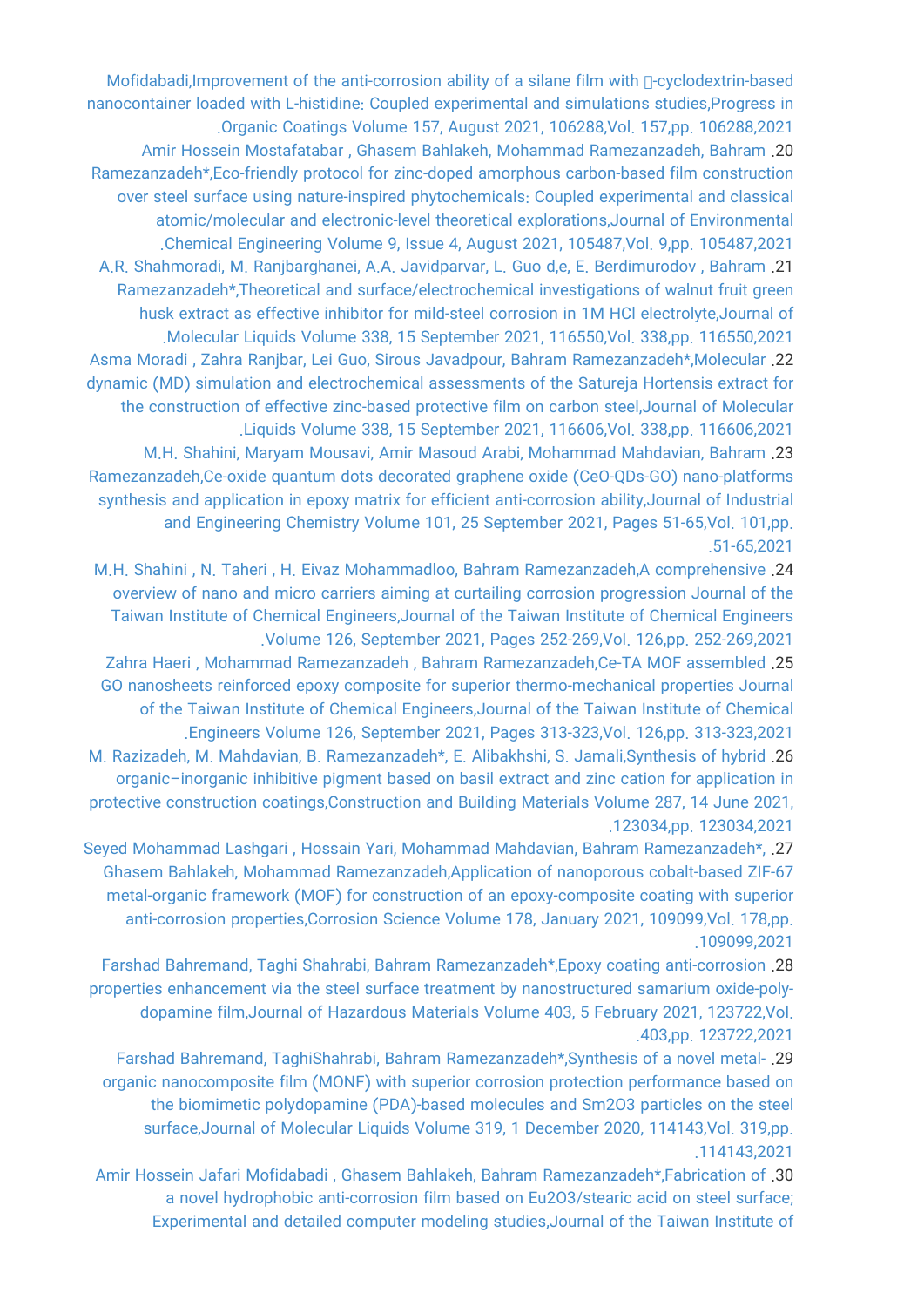[.Chemical Engineers Volume 114, September 2020, Pages 228-240,Vol. 114,pp. 228-240,2021](https://faculty.icrc.ac.ir/bahram-ramezanzadeh/fa/articlesInPublications/882/fabrication-of-a-novel-hydrophobic-anti-corrosion-film-based-on-eu2o3-stearic-acid-on-steel-surface-experimental-and-detailed-computer-modeling-studies) [Amir Hossein Jafari Mofidabadi , Ghasem Bahlakeh, Bahram Ramezanzadeh\\*,Fabrication of](https://faculty.icrc.ac.ir/bahram-ramezanzadeh/fa/articlesInPublications/883/fabrication-of-a-novel-hydrophobic-anti-corrosion-film-based-on-eu2o3-stearic-acid-on-steel-surface-experimental-and-detailed-computer-modeling-studies) .31 [a novel hydrophobic anti-corrosion film based on Eu2O3/stearic acid on steel surface;](https://faculty.icrc.ac.ir/bahram-ramezanzadeh/fa/articlesInPublications/883/fabrication-of-a-novel-hydrophobic-anti-corrosion-film-based-on-eu2o3-stearic-acid-on-steel-surface-experimental-and-detailed-computer-modeling-studies) [Experimental and detailed computer modeling studies,Journal of the Taiwan Institute of](https://faculty.icrc.ac.ir/bahram-ramezanzadeh/fa/articlesInPublications/883/fabrication-of-a-novel-hydrophobic-anti-corrosion-film-based-on-eu2o3-stearic-acid-on-steel-surface-experimental-and-detailed-computer-modeling-studies) [.Chemical Engineers Volume 114, September 2020, Pages 228-240,Vol. 114,pp. 228-240,2021](https://faculty.icrc.ac.ir/bahram-ramezanzadeh/fa/articlesInPublications/883/fabrication-of-a-novel-hydrophobic-anti-corrosion-film-based-on-eu2o3-stearic-acid-on-steel-surface-experimental-and-detailed-computer-modeling-studies) [Mohammad Ramezanzadeh, Ghasem Bahlakeh, Bahram Ramezanzadeh\\*,Construction of an](https://faculty.icrc.ac.ir/bahram-ramezanzadeh/fa/articlesInPublications/884/construction-of-an-epoxy-composite-with-excellent-thermal-mechanical-properties-using-graphene-oxide-nanosheets-reduced-functionalized-by-tamarindus-indiaca-extract-zinc-ions-detailed-experimental-and-dft-d-computer-modeling-explorations) .32 [epoxy composite with excellent thermal/mechanical properties using graphene oxide nanosheets](https://faculty.icrc.ac.ir/bahram-ramezanzadeh/fa/articlesInPublications/884/construction-of-an-epoxy-composite-with-excellent-thermal-mechanical-properties-using-graphene-oxide-nanosheets-reduced-functionalized-by-tamarindus-indiaca-extract-zinc-ions-detailed-experimental-and-dft-d-computer-modeling-explorations) [reduced/functionalized by Tamarindus indiaca extract/zinc ions; detailed experimental and DFT-](https://faculty.icrc.ac.ir/bahram-ramezanzadeh/fa/articlesInPublications/884/construction-of-an-epoxy-composite-with-excellent-thermal-mechanical-properties-using-graphene-oxide-nanosheets-reduced-functionalized-by-tamarindus-indiaca-extract-zinc-ions-detailed-experimental-and-dft-d-computer-modeling-explorations)[D computer modeling explorations,Results in Physics Volume 19, December 2020, 103400,Vol.](https://faculty.icrc.ac.ir/bahram-ramezanzadeh/fa/articlesInPublications/884/construction-of-an-epoxy-composite-with-excellent-thermal-mechanical-properties-using-graphene-oxide-nanosheets-reduced-functionalized-by-tamarindus-indiaca-extract-zinc-ions-detailed-experimental-and-dft-d-computer-modeling-explorations) [.19,pp. 103400,2021](https://faculty.icrc.ac.ir/bahram-ramezanzadeh/fa/articlesInPublications/884/construction-of-an-epoxy-composite-with-excellent-thermal-mechanical-properties-using-graphene-oxide-nanosheets-reduced-functionalized-by-tamarindus-indiaca-extract-zinc-ions-detailed-experimental-and-dft-d-computer-modeling-explorations)

[Sajjad Akbarzade, Mohammad Ramezanzadeh, Bahram Ramezanzadeh\\*, Ghasem](https://faculty.icrc.ac.ir/bahram-ramezanzadeh/fa/articlesInPublications/885/detailed-atomic-molecular-level-electronic-scale-computer-modelingand-electrochemical-explorations-of-the-adsorption-and-anti-corrosioneffectiveness-of-the-green-nitrogen-based-phytochemicals-on-the-mildsteel-surface-in-the-saline-solution) .33 [Bahlakeh,Detailed atomic/molecular-level/electronic-scale computer modelingand](https://faculty.icrc.ac.ir/bahram-ramezanzadeh/fa/articlesInPublications/885/detailed-atomic-molecular-level-electronic-scale-computer-modelingand-electrochemical-explorations-of-the-adsorption-and-anti-corrosioneffectiveness-of-the-green-nitrogen-based-phytochemicals-on-the-mildsteel-surface-in-the-saline-solution) [electrochemical explorations of the adsorption and anti-corrosioneffectiveness of the green](https://faculty.icrc.ac.ir/bahram-ramezanzadeh/fa/articlesInPublications/885/detailed-atomic-molecular-level-electronic-scale-computer-modelingand-electrochemical-explorations-of-the-adsorption-and-anti-corrosioneffectiveness-of-the-green-nitrogen-based-phytochemicals-on-the-mildsteel-surface-in-the-saline-solution) [nitrogen-based phytochemicals on the mildsteel surface in the saline solution,Journal of](https://faculty.icrc.ac.ir/bahram-ramezanzadeh/fa/articlesInPublications/885/detailed-atomic-molecular-level-electronic-scale-computer-modelingand-electrochemical-explorations-of-the-adsorption-and-anti-corrosioneffectiveness-of-the-green-nitrogen-based-phytochemicals-on-the-mildsteel-surface-in-the-saline-solution) [.Molecular Liquids Volume 319, 1 December 2020, 114312,Vol. 319,pp. 114312,2021](https://faculty.icrc.ac.ir/bahram-ramezanzadeh/fa/articlesInPublications/885/detailed-atomic-molecular-level-electronic-scale-computer-modelingand-electrochemical-explorations-of-the-adsorption-and-anti-corrosioneffectiveness-of-the-green-nitrogen-based-phytochemicals-on-the-mildsteel-surface-in-the-saline-solution) [Laleh Kaghazchi, Reza Naderi, Bahram Ramezanzadeh\\*,Construction of a high-performance](https://faculty.icrc.ac.ir/bahram-ramezanzadeh/fa/articlesInPublications/886/construction-of-a-high-performance-anti-corrosion-film-based-on-the-green-tannic-acid-molecules-and-zinc-cations-on-steel-electrochemical-surface-investigations) .34 [anti-corrosion film based on the green tannic acid molecules and zinc cations on steel:](https://faculty.icrc.ac.ir/bahram-ramezanzadeh/fa/articlesInPublications/886/construction-of-a-high-performance-anti-corrosion-film-based-on-the-green-tannic-acid-molecules-and-zinc-cations-on-steel-electrochemical-surface-investigations) [Electrochemical/ Surface investigations,Construction and Building Materials Volume 262, 30](https://faculty.icrc.ac.ir/bahram-ramezanzadeh/fa/articlesInPublications/886/construction-of-a-high-performance-anti-corrosion-film-based-on-the-green-tannic-acid-molecules-and-zinc-cations-on-steel-electrochemical-surface-investigations) [.November 2020, 120861,Vol. 262,pp. 120861,2021](https://faculty.icrc.ac.ir/bahram-ramezanzadeh/fa/articlesInPublications/886/construction-of-a-high-performance-anti-corrosion-film-based-on-the-green-tannic-acid-molecules-and-zinc-cations-on-steel-electrochemical-surface-investigations)

[Seyed Mohammad Lashgari , Hossain Yari, Mohammad Mahdavian, Bahram Ramezanzadeh\\*,](https://faculty.icrc.ac.ir/bahram-ramezanzadeh/fa/articlesInPublications/888/synthesis-of-graphene-oxide-nanosheets-decorated-by-nanoporous-zeolite-imidazole-zif-67-based-metal-organic-framework-with-controlled-release-corrosion-inhibitor-performance-experimental-and-detailed-dft-d-theoretical-explorations) .35 [Ghasem Bahlakeh, Mohammad Ramezanzadeh,Synthesis of graphene oxide nanosheets](https://faculty.icrc.ac.ir/bahram-ramezanzadeh/fa/articlesInPublications/888/synthesis-of-graphene-oxide-nanosheets-decorated-by-nanoporous-zeolite-imidazole-zif-67-based-metal-organic-framework-with-controlled-release-corrosion-inhibitor-performance-experimental-and-detailed-dft-d-theoretical-explorations) [decorated by nanoporous zeolite-imidazole \(ZIF-67\) based metal-organic framework with](https://faculty.icrc.ac.ir/bahram-ramezanzadeh/fa/articlesInPublications/888/synthesis-of-graphene-oxide-nanosheets-decorated-by-nanoporous-zeolite-imidazole-zif-67-based-metal-organic-framework-with-controlled-release-corrosion-inhibitor-performance-experimental-and-detailed-dft-d-theoretical-explorations) [controlled-release corrosion inhibitor performance: Experimental and detailed DFT-D theoretical](https://faculty.icrc.ac.ir/bahram-ramezanzadeh/fa/articlesInPublications/888/synthesis-of-graphene-oxide-nanosheets-decorated-by-nanoporous-zeolite-imidazole-zif-67-based-metal-organic-framework-with-controlled-release-corrosion-inhibitor-performance-experimental-and-detailed-dft-d-theoretical-explorations) [explorations,Journal of Hazardous Materials Volume 404, Part A, 15 February 2021, 124068,Vol.](https://faculty.icrc.ac.ir/bahram-ramezanzadeh/fa/articlesInPublications/888/synthesis-of-graphene-oxide-nanosheets-decorated-by-nanoporous-zeolite-imidazole-zif-67-based-metal-organic-framework-with-controlled-release-corrosion-inhibitor-performance-experimental-and-detailed-dft-d-theoretical-explorations) [.404,pp. 124068,2021](https://faculty.icrc.ac.ir/bahram-ramezanzadeh/fa/articlesInPublications/888/synthesis-of-graphene-oxide-nanosheets-decorated-by-nanoporous-zeolite-imidazole-zif-67-based-metal-organic-framework-with-controlled-release-corrosion-inhibitor-performance-experimental-and-detailed-dft-d-theoretical-explorations)

[Amir Hossein Jafari Mofidabadi, Ghasem Bahlakeh, Bahram Ramezanzadeh\\*,Anti-corrosion](https://faculty.icrc.ac.ir/bahram-ramezanzadeh/fa/articlesInPublications/889/anti-corrosion-performance-of-the-mild-steel-substrate-treated-by-a-novel-nanostructure-europium-oxide-based-conversion-coating-electrochemical-and-surface-studies) .36 [performance of the mild steel substrate treated by a novel nanostructure europium oxide-based](https://faculty.icrc.ac.ir/bahram-ramezanzadeh/fa/articlesInPublications/889/anti-corrosion-performance-of-the-mild-steel-substrate-treated-by-a-novel-nanostructure-europium-oxide-based-conversion-coating-electrochemical-and-surface-studies) [conversion coating: Electrochemical and surface studies,Colloids and Surfaces A:](https://faculty.icrc.ac.ir/bahram-ramezanzadeh/fa/articlesInPublications/889/anti-corrosion-performance-of-the-mild-steel-substrate-treated-by-a-novel-nanostructure-europium-oxide-based-conversion-coating-electrochemical-and-surface-studies) [Physicochemical and Engineering Aspects Volume 609, 20 January 2021, 125689,Vol. 609,pp.](https://faculty.icrc.ac.ir/bahram-ramezanzadeh/fa/articlesInPublications/889/anti-corrosion-performance-of-the-mild-steel-substrate-treated-by-a-novel-nanostructure-europium-oxide-based-conversion-coating-electrochemical-and-surface-studies) [.125689,2021](https://faculty.icrc.ac.ir/bahram-ramezanzadeh/fa/articlesInPublications/889/anti-corrosion-performance-of-the-mild-steel-substrate-treated-by-a-novel-nanostructure-europium-oxide-based-conversion-coating-electrochemical-and-surface-studies)

[Mohammad Ramezanzadeh , Ali Tati , Ghasem Bahlakeh, Bahram](https://faculty.icrc.ac.ir/bahram-ramezanzadeh/fa/articlesInPublications/890/construction-of-an-epoxy-composite-coating-with-exceptional-thermo-mechanical-properties-using-zr-based-nh2-uio-66-metal-organic-framework-mof-experimental-and-dft-d-theoretical-explorations) .37

[Ramezanzadeh\\*,Construction of an epoxy composite coating with exceptional thermo](https://faculty.icrc.ac.ir/bahram-ramezanzadeh/fa/articlesInPublications/890/construction-of-an-epoxy-composite-coating-with-exceptional-thermo-mechanical-properties-using-zr-based-nh2-uio-66-metal-organic-framework-mof-experimental-and-dft-d-theoretical-explorations)[mechanical properties using Zr-based NH2-UiO-66 metal-organic framework \(MOF\): Experimental](https://faculty.icrc.ac.ir/bahram-ramezanzadeh/fa/articlesInPublications/890/construction-of-an-epoxy-composite-coating-with-exceptional-thermo-mechanical-properties-using-zr-based-nh2-uio-66-metal-organic-framework-mof-experimental-and-dft-d-theoretical-explorations) [and DFT-D theoretical explorations,Chemical Engineering Journal Volume 408, 15 March 2021,](https://faculty.icrc.ac.ir/bahram-ramezanzadeh/fa/articlesInPublications/890/construction-of-an-epoxy-composite-coating-with-exceptional-thermo-mechanical-properties-using-zr-based-nh2-uio-66-metal-organic-framework-mof-experimental-and-dft-d-theoretical-explorations) [.127366,Vol. 408,pp. 127366,2021](https://faculty.icrc.ac.ir/bahram-ramezanzadeh/fa/articlesInPublications/890/construction-of-an-epoxy-composite-coating-with-exceptional-thermo-mechanical-properties-using-zr-based-nh2-uio-66-metal-organic-framework-mof-experimental-and-dft-d-theoretical-explorations)

[Laleh Kaghazchi, Reza Naderi, Bahram Ramezanzadeh\\*,Synergistic mild steel corrosion](https://faculty.icrc.ac.ir/bahram-ramezanzadeh/fa/articlesInPublications/891/synergistic-mild-steel-corrosion-mitigation-in-sodium-chloride-containing-solution-utilizing-various-mixtures-of-phytic-acid-molecules-and-zn2-ions) .38 [mitigation in sodium chloride-containing solution utilizing various mixtures of phytic acid](https://faculty.icrc.ac.ir/bahram-ramezanzadeh/fa/articlesInPublications/891/synergistic-mild-steel-corrosion-mitigation-in-sodium-chloride-containing-solution-utilizing-various-mixtures-of-phytic-acid-molecules-and-zn2-ions) [molecules and Zn2 + ions,Journal of Molecular Liquids Volume 323, 1 February 2021,](https://faculty.icrc.ac.ir/bahram-ramezanzadeh/fa/articlesInPublications/891/synergistic-mild-steel-corrosion-mitigation-in-sodium-chloride-containing-solution-utilizing-various-mixtures-of-phytic-acid-molecules-and-zn2-ions) [.114589,Vol. 323,pp. 114589,2021](https://faculty.icrc.ac.ir/bahram-ramezanzadeh/fa/articlesInPublications/891/synergistic-mild-steel-corrosion-mitigation-in-sodium-chloride-containing-solution-utilizing-various-mixtures-of-phytic-acid-molecules-and-zn2-ions)

[Motahhare Keramatinia , Mohammad Ramezanzadeh, Ghasem Bahlakeh, Bahram](https://faculty.icrc.ac.ir/bahram-ramezanzadeh/fa/articlesInPublications/892/synthesis-of-a-multi-functional-zinc-centered-nitrogen-rich-graphene-like-thin-film-from-natural-sources-on-the-steel-surface-for-achieving-superior-anti-corrosion-properties) .39 [Ramezanzadeh\\*,Synthesis of a multi-functional zinc-centered nitrogen-rich graphene-like thin film](https://faculty.icrc.ac.ir/bahram-ramezanzadeh/fa/articlesInPublications/892/synthesis-of-a-multi-functional-zinc-centered-nitrogen-rich-graphene-like-thin-film-from-natural-sources-on-the-steel-surface-for-achieving-superior-anti-corrosion-properties) [from natural sources on the steel surface for achieving superior anti-corrosion](https://faculty.icrc.ac.ir/bahram-ramezanzadeh/fa/articlesInPublications/892/synthesis-of-a-multi-functional-zinc-centered-nitrogen-rich-graphene-like-thin-film-from-natural-sources-on-the-steel-surface-for-achieving-superior-anti-corrosion-properties) [.properties,Corrosion Science Volume 178, January 2021, 109077,Vol. 178,pp. 109077,2021](https://faculty.icrc.ac.ir/bahram-ramezanzadeh/fa/articlesInPublications/892/synthesis-of-a-multi-functional-zinc-centered-nitrogen-rich-graphene-like-thin-film-from-natural-sources-on-the-steel-surface-for-achieving-superior-anti-corrosion-properties) [Ali Dehghani, Ghasem Bahlakeh, Bahram Ramezanzadeh\\*, Amir Hossein Jafari](https://faculty.icrc.ac.ir/bahram-ramezanzadeh/fa/articlesInPublications/893/construction-of-a-high-potency-anti-corrosive-metal-organic-film-based-on-europium-iii-benzimidazole-theoretical-and-electrochemical-investigations) .40 [Mofidabadi,Construction of a high-potency anti-corrosive metal-organic film based on europium](https://faculty.icrc.ac.ir/bahram-ramezanzadeh/fa/articlesInPublications/893/construction-of-a-high-potency-anti-corrosive-metal-organic-film-based-on-europium-iii-benzimidazole-theoretical-and-electrochemical-investigations) [\(III\)-benzimidazole: Theoretical and electrochemical investigations,Construction and Building](https://faculty.icrc.ac.ir/bahram-ramezanzadeh/fa/articlesInPublications/893/construction-of-a-high-potency-anti-corrosive-metal-organic-film-based-on-europium-iii-benzimidazole-theoretical-and-electrochemical-investigations) [.Materials Volume 269, 1 February 2021, 121271,Vol. 269,pp. 121271,2021](https://faculty.icrc.ac.ir/bahram-ramezanzadeh/fa/articlesInPublications/893/construction-of-a-high-potency-anti-corrosive-metal-organic-film-based-on-europium-iii-benzimidazole-theoretical-and-electrochemical-investigations) [Laleh Kaghazchi, Reza Naderi, Bahram Ramezanzadeh\\*,Construction of a high-performance](https://faculty.icrc.ac.ir/bahram-ramezanzadeh/fa/articlesInPublications/887/construction-of-a-high-performance-anti-corrosion-film-based-on-the-green-tannic-acid-molecules-and-zinc-cations-on-steel-electrochemical-surface-investigations) .41

[anti-corrosion film based on the green tannic acid molecules and zinc cations on steel:](https://faculty.icrc.ac.ir/bahram-ramezanzadeh/fa/articlesInPublications/887/construction-of-a-high-performance-anti-corrosion-film-based-on-the-green-tannic-acid-molecules-and-zinc-cations-on-steel-electrochemical-surface-investigations) [Electrochemical/ Surface investigations,Construction and Building Materials Volume 262, 30](https://faculty.icrc.ac.ir/bahram-ramezanzadeh/fa/articlesInPublications/887/construction-of-a-high-performance-anti-corrosion-film-based-on-the-green-tannic-acid-molecules-and-zinc-cations-on-steel-electrochemical-surface-investigations)